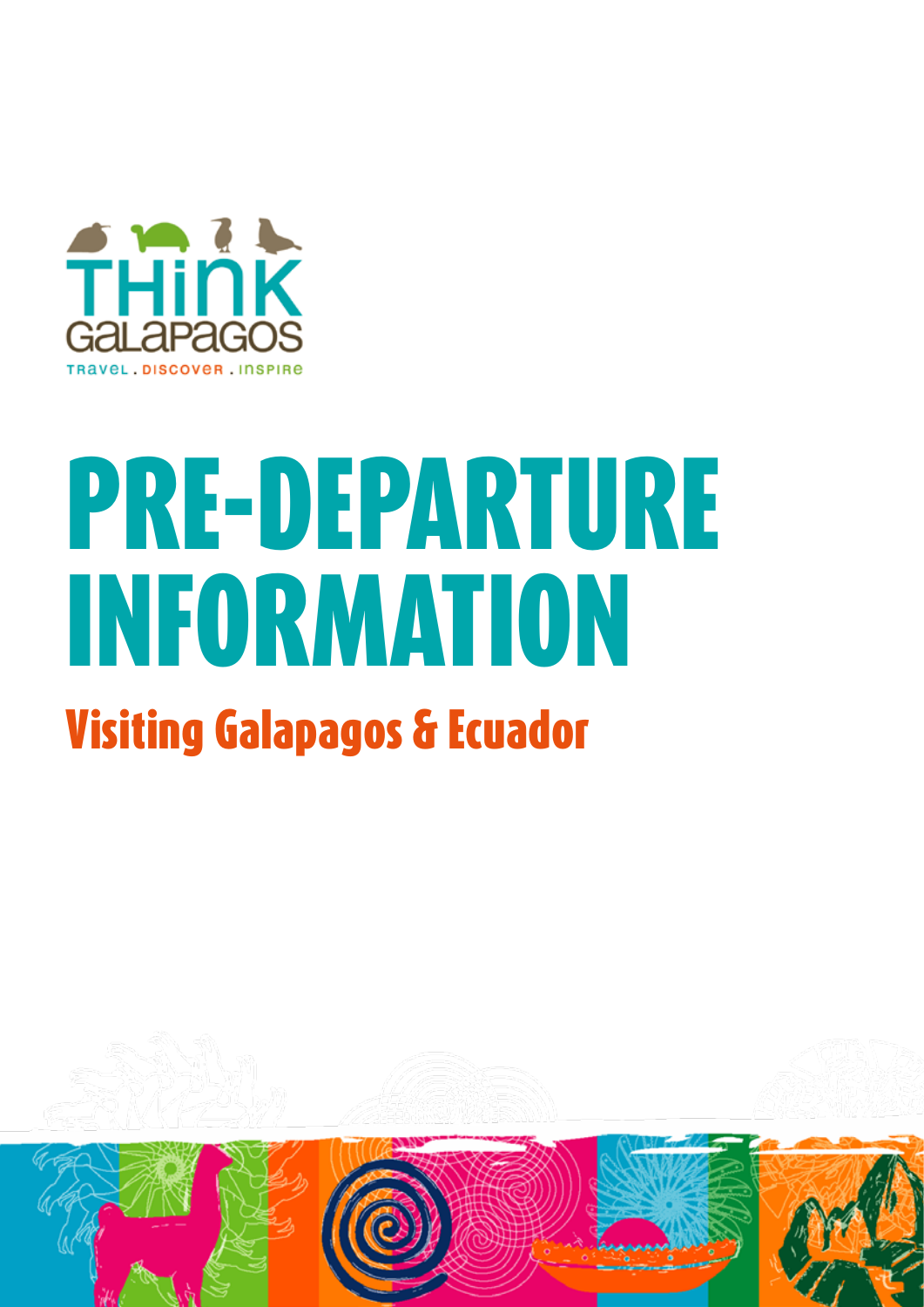Rest assured that we will go to great lengths to make sure your trip is a fun, memorable, and safe one. We try to get to know our guests and their individual needs as much as possible before the trip begins to ensure it truly is a wildlife and adventure travel trip of a lifetime.

This document will help you plan for your trip and answer some questions you may have. Despite this document being quite long, it is by no means exhaustive, so please do get in touch with us any time with any questions you may have and we are always delighted to help. Your final details on the trip will usually be sent around two weeks prior to travel, as we need to wait until then for the final details to be confirmed on the ground.

## **What you need to send back to us and when:**

- A copy of your air itinerary, if you are making your own flight arrangements, at least 90 days before departure
- A copy of your travel insurance policy

## **CONTENTS**

- 1) Essential Travel Documents
- 2) Medical
- **Money Matters**
- 4) Luggage, Clothing & Travel Accessories
- 5) Practical Tips
- 6) Quito Airport
- 7) Whilst in Quito
- 8) Whilst in Guayaquil
- 9) Security
- 10) Galapagos Flights
- 11) Galapagos National Park Rules
- 12) Recommended Reading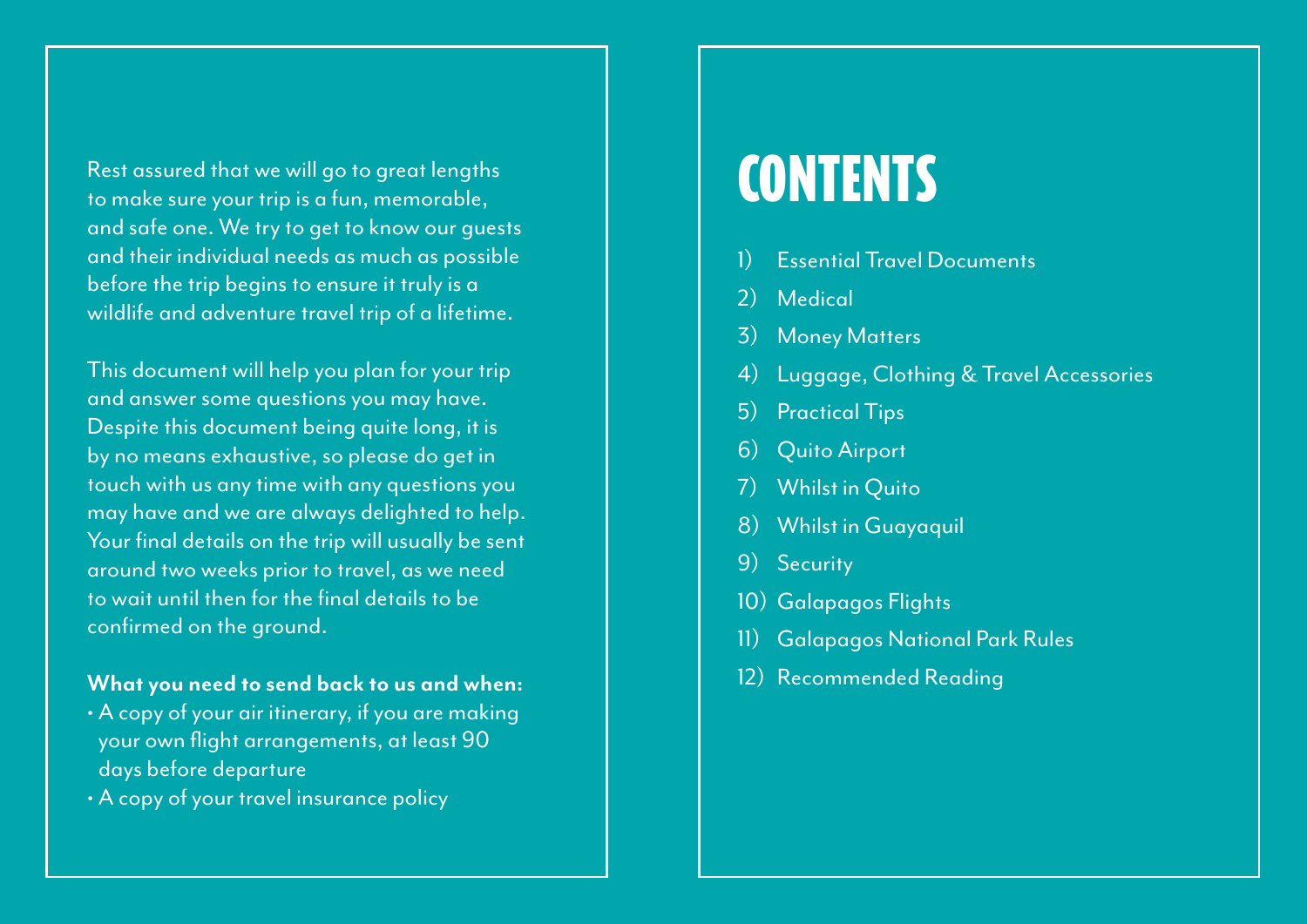### Your Passport

If you don't have a passport, apply for one now because the process can be lengthy. If you do have a passport, find it and check the expiry date. The expiry date is important because many countries, including Ecuador, won't let you enter unless your passport is valid for at least six months beyond the date you complete your trip.

IMPORTANT: If your passport changes between the time you book with us and when you travel, you need to let us know ASAP. The airlines that provide the flights to Galapagos do not permit any changes in the passport numbers/names etc. and require that we issue a completely new ticket and we only get a partial refund on the un-used ticket.

### Your Visas

Citizens of the UK, European Union, USA, Australia and Canada do not require a visa if the intended stay is less than 90 days. You will be given a Tourist-Visa Card on the airplane en route to Ecuador. In Immigration, it is imperative to verify that the time period entered by the official on the Tourist Card more than covers the time period you will be in Ecuador and that you keep the carbon copy with your return ticket to give to officials at the airport at the time of departure from Ecuador. You must have this form to leave the country. Nationals from other countries should check the situation with the Ecuadorean consulate.

The UK Embassy of Ecuador should you require it: **Ecuador Embassy in London Flat 3, 3 Hans Crescent, London SW1X 0LS Tel: 020 7584 1367 Fax: 020 7823 9701**

## 1 ESSENTIAL TRAVEL **DOCUMENTS**

### Travel Insurance

Whilst Think Galapagos has a corporate insurance policy and financial failure cover that ensures all our guests' payments to us are protected, all passengers must take out their own separate travel insurance to cover any medical expenses or trip cancellation due to unexpected medical circumstances.

Any insurance that you take out should include emergency evacuation cover of

## ESSENTIAL TRAVEL **DOCUMENTS** 1

at least \$50,000 (around £35,000) given the remote nature of some of the islands.

You must bring your travel insurance certificate, policy and terms with you on the trip and have them handy in case the migration official on entering Ecuador requests to see them as it is now required under Ecuadorean law that all guests prove they have medical insurance covering their time in Ecuador. Please can you also and provide us with your policy number and emergency contact before travelling. You will be fully responsible for any medical expenses that you may incur. In the event of an emergency, the trip leader is responsible for making the final decision regarding evacuation.

## Travel via the USA – ESTA

If you are travelling from Europe to Ecuador via the USA - if you do fly via the USA you need to get an ESTA – or visa waiver - you would need to do these yourselves via the website: **https://esta.cbp.dhs.gov/esta/** 



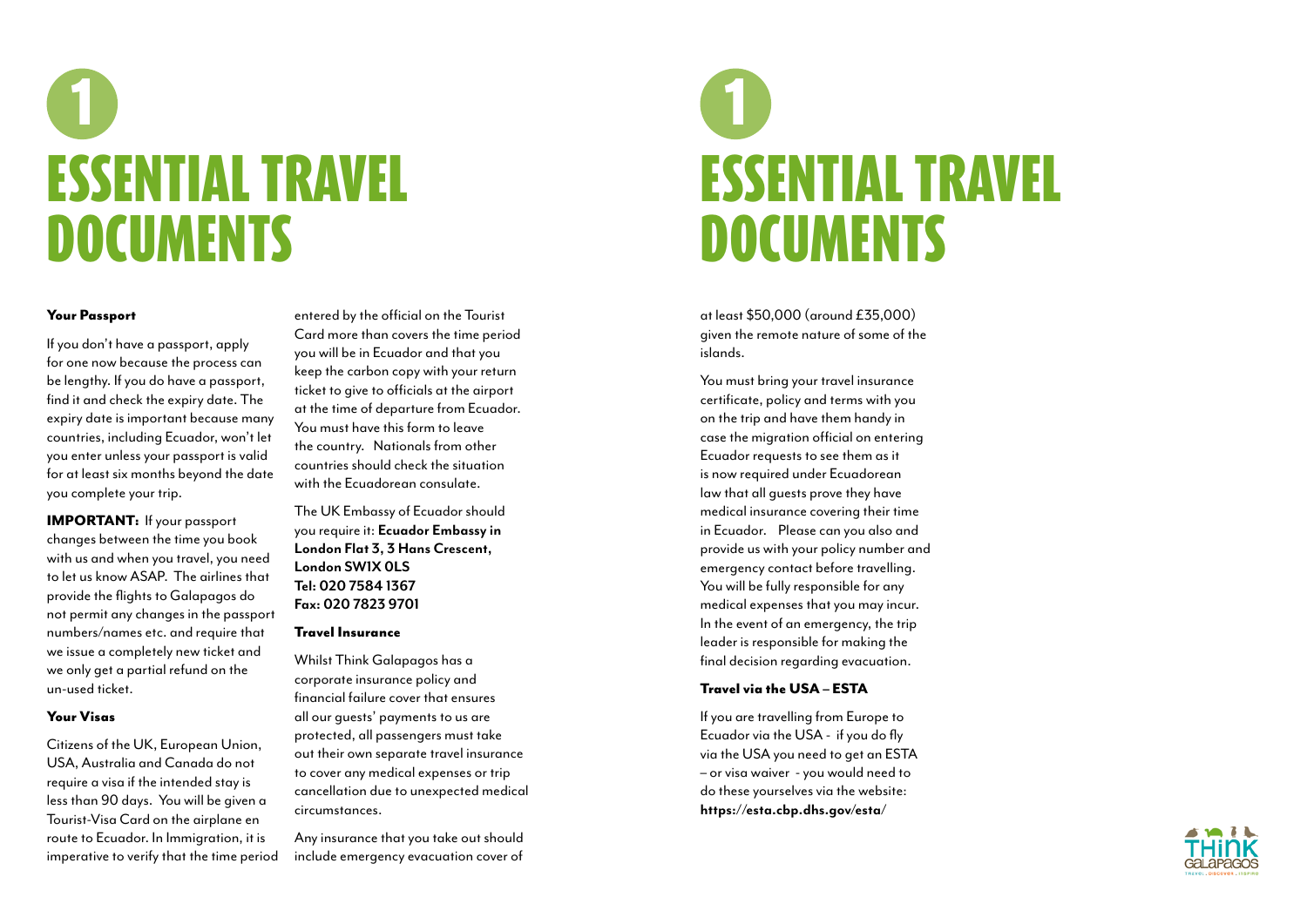Please be aware that hospital facilities for serious medical problems may at times be a long way away, that a doctor may not always be available, and that evacuation can be prolonged, difficult, and expensive. Your guide does not carry prescription medications.

Insect repellent and bite remedies are always good to have with you. It is also good to have some over the counter remedies such as headache tablets, Imodium, rehydration sachets with you in case you need the although they are available in Ecuador and the towns in Galapagos, it is always good to use those that you are used to taking.

Remember that Think Galapagos Ltd is not a medical authority and that we can give you only general information, which may not be accurate by the time you travel. You should confer with your GP at least eight weeks before travelling. The following is a ROUGH GUIDE for immunisation – you must seek and abide by the specific advice of your local doctor/medical professional. Regulations and recommendations change frequently, so we advise you to check with your local GP, or the Ecuadorean Embassy.

## Vaccinations • Yellow Fever

There is a small risk of Yellow Fever in some areas of Peru – however if you are just staying in the Andes with a short stay in Lima you will be fine. In essence this is required only for people travelling to the Amazon region or the coastal lowlands (a stop in Lima is fine). Official advice is to consult your GP and they will conduct a risk assessment before deciding whether or not they recommend a vaccine. If you are travelling from Brazil the Ecuadorean authorities will require you show you have received a Yellow Fever vaccination at least 10 days prior to entry into Ecuador and you will be required to show the certificate at migration on arrival.

### • Malaria

Like Yellow Fever, if your trip is in the Andes of Peru, you don't need to worry about this. If you are travelling to the Amazon region, coastal locations and at places under 1,500m altitude the official recommendation is to take anti-malarial medication. The new varieties are much easier to take than older versions of anti-malarial tablets; however there are side effects in some guests like a bad tummy, mouth ulcers.

## MEDICAL 2

## MEDICAL 2

Whilst we stress we aren't medical authorities, local information is sometimes useful when making decisions on what medications you want to take.

To our knowledge speaking to people in the lodges in the Amazon and the areas there have been no reported cases of malaria in the areas of the lodges we work with and we ourselves personally don't take anti-malarials when travelling to the Napo Wildlife Centre, La Selva or Sani Lodge. For those guests stopping over in Guayaquil for a brief stay, similarly, it may be useful to know that we don't personally take anti-malarials for this.

### • Dengue Fever

Travellers should take mosquito bite avoidance measures.

## • Hepatitis A- A

Vaccine is available and travellers should practise strict food, water and personal hygiene precautions.

## • Hepatitis B- A

Vaccine is available. Travellers should avoid contact with blood or bodily fluids.

### • Tetanus

A vaccine is available. This is caused by a toxin released from Clostridium bacteria. Travellers should thoroughly clean all wounds and seek medical



attention.

## • Rabies

In the last few years or so we have had guests say that they have been recommended to have anti-rabies medication. If your GP advises you to have this done, we would ask that you give us a call to discuss this to see if it really is necessary.

## Altitude

For those of you flying to Quito from sea level, you might feel the effects of altitude on the first day or so given that Quito is at 2,800 meters (9,500 feet). The best advice we can give is that you take it easy, avoid alcohol, heavy food, and cigarettes, and make sure to drink plenty of water to keep hydrated.

Some people may have a light headache from the altitude for the first few days until you have acclimated; be sure to bring your favourite headache remedy with you just in case you need it.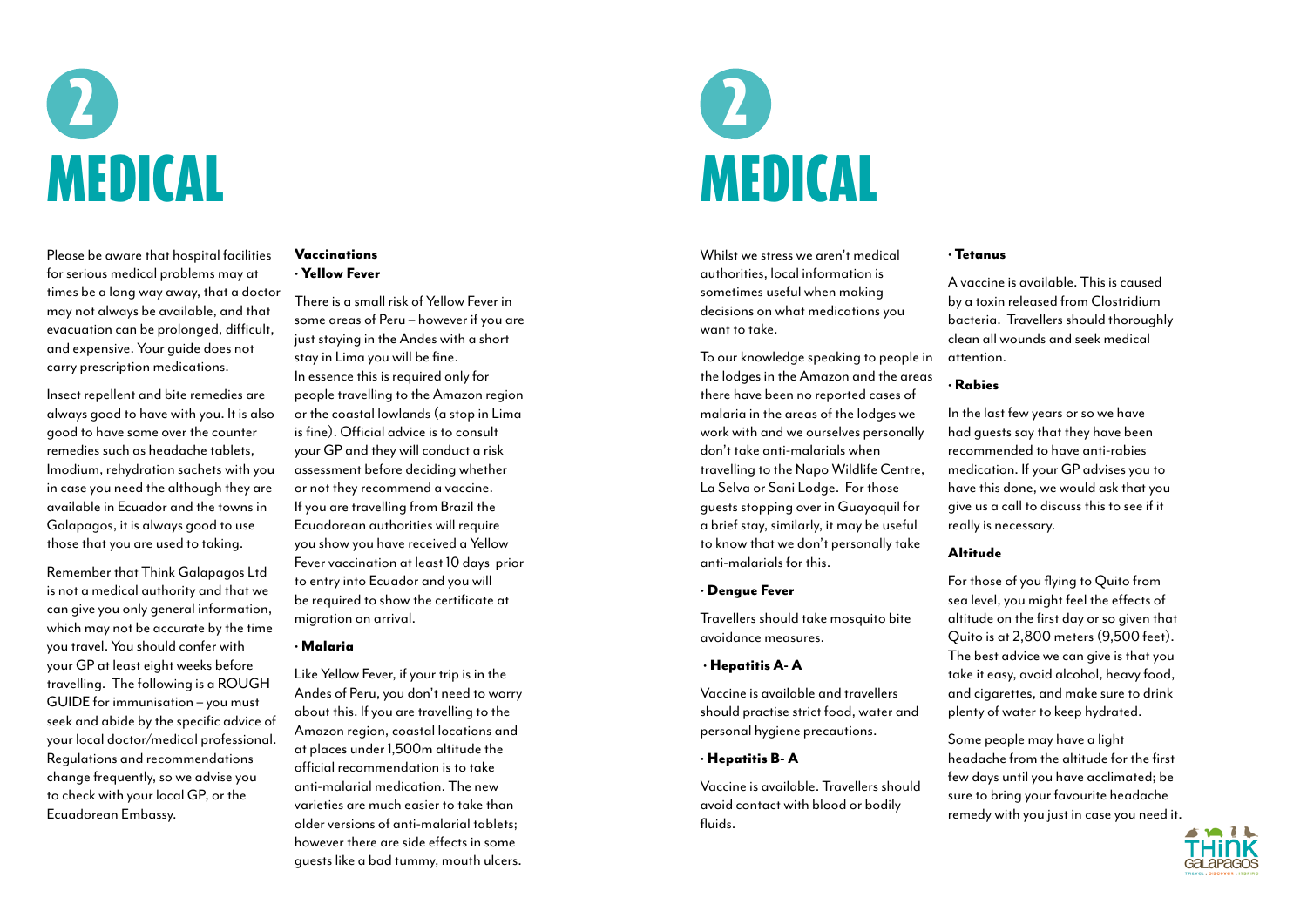## MEDICAL 2

Ecuador's own currency the Sucre was suspended in 1999 following rampant inflation. Today US dollars are the only accepted currency in the country. Whilst you will need to have US\$ in cash with you on arrival, you can draw money from ATM's at any major bank in Quito or Guayaquil (BUT please ask your guide to accompany you to do this for security). Credit cards can be used in many shops and restaurants in Quito and Guayaquil and are particularly useful for more expensive items.

You must pay US\$100 in CASH when you enter Galapagos to the Galapagos National Park authorities as you pass through the migration control process. They don't take any card payments – and although there is the option to pre-pay this service is very erratic with people who have pre-paid not appearing on lists etc – so best is to pay in cash on arrival.

**Travel Tip:** It's good to have some single dollars handy on arrival if you would like a luggage cart at the airport to get your suitcases or bags through customs control. According to our latest information they cost \$2. Once you pass through customs control, your guide will be there waiting for you so you don't need to worry about carrying your bags further than this.

## How much do I need to take?

If most meals are included in your trip with us, for approximately a 2 week trip including an 8-day cruise, we recommend taking approximately \$600 per person for items not covered in your land/cruise cost, and for additional items you may want

to purchase. Costs per person not covered on your trip include: alcoholic drinks, \$100 Galapagos National Park entrance fee, airport tax and tips for your crew and guides, and possibly

some meals.

## Tipping

This is always at our guest's discretion and by no means is obligatory and should always reflect the quality of service you received. But as our guests frequently request a guideline on tipping, we recommend the following per person so you have a rough idea:

• Quito guide/driver \$20 per person (assuming approx three days with

- you)
- 
- 



• Amazon lodge team \$ 30-40

• Amazon (or depending on trip Cloud forest/Andes) guide \$30-40



## MONEY MATTERS 3

## Staying Healthy

At all the hotels and lodges you will be provided with either filtered water in a jug in your room or sealed, bottled water ("agua linda") which we recommend for brushing your teeth as well as drinking.

Do not open your mouth in the shower, and never drink tap water except on the boat where you can brush your teeth with tap water. Also ask for your drinks without ice on the mainland ("sin hielo"), because you can't be sure it was made from purified water.

## Sea Sickness

This is a concern for some of our Galapagos guests as you are at sea for much of your trip. Speaking as a terrible motion sickness sufferer myself (Rachel!) – who even gets sick on trains and planes, I completely understand the concern. The nice thing about Galapagos is most of the navigations are done at night so it isn't a problem for the vast majority of guests as for navigations done during the day you are out on deck in search of dolphins, rays and whales.

However for those who do suffer from motion sickness whilst travelling in Galapagos a guest kindly introduced me to a fantastic medication; a small patch that you put behind your ear that is slow release and lasts for up to 3 days. For most people it is a good precaution to take some normal motion sickness tablets just in case; they sell a variety in all pharmacies and they are all pretty much the same – but for those who have a regular problem with motion sickness it may be worth seeing your GP about getting a prescription for the patches – they are called Transderm Scop® (Scopolamine).

If you do take the patches, what works well so they stick on whilst you are snorkelling is to have some micropore tape or something similar on top to make sure they keep dry and don't come off!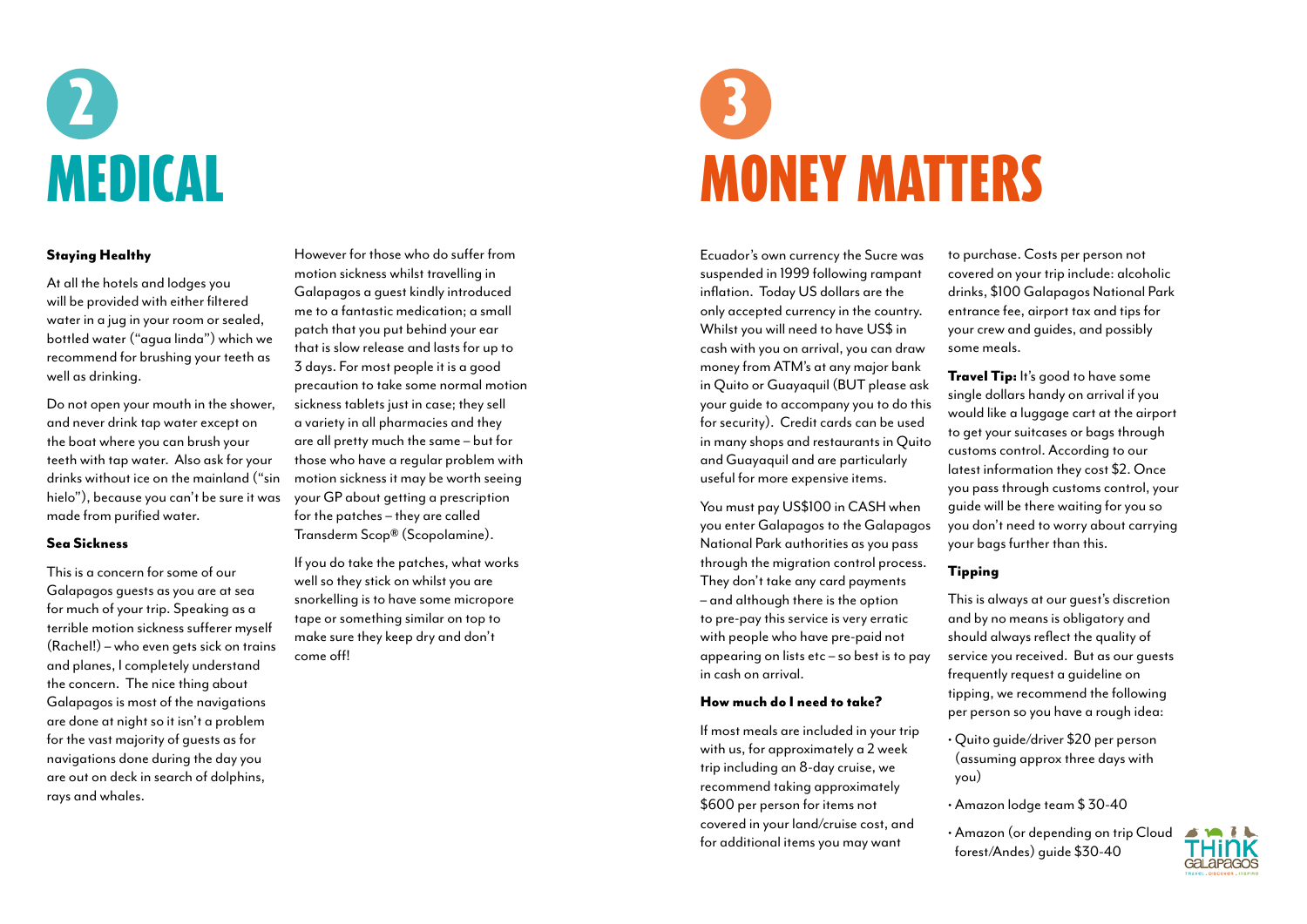• Galapagos Cruise - between US\$150 and US\$200 per person divided approximately 70% for the crew (as it usually is divided equally between them all) and 30% for the guide.

## ATMs

Cajeros automáticos (ATMs) are found in nearly every city and town in Ecuador, as well as at major airports and bus terminals. ATMs are linked to the international Plus (Visa), Cirrus (Maestro/MasterCard) systems, American Express and other networks. They will accept your bank or credit card as long as you have a four-digit PIN.

Visa and MasterCard are most widely accepted in Ecuador's major hotels, restaurants, and shops and also in many shops and restaurants in Galapagos.

Security tip! In recent years the number of credit cards which are 'cloned' in Ecuador has increased dramatically. In order to avoid this don't hand over your card to staff in shops or restaurants when paying.

If you plan to use your credit card, be sure to notify your credit card carrier that you will be using it in Ecuador; otherwise, a hold may be put on your account, which will require an international call back to the UK to clear it.

You may be able to use your credit/ debit card to withdraw funds from participating banks in Ecuador.

Please ask your guide for more advice and to assist you with this. ATMs are normally open 24 hours. For safety reasons, use ATMs inside banks with security guards, preferably during daylight hours – and we recommend you always to ask your guide to accompany you to the ATM for security.

They should have a terminal that they can bring to the table in restaurants, or in shops on the counter, and failing this you could go with them with your card to pay, but avoid giving your card to them and it going out of your sight as they could have a cloning machine in their pocket.



### Pre-paid currency cards

Even better than your credit cards are pre-paid currency cards which are more secure than cash and more flexible than travellers cheques. They look just like a credit or debit card, and you can get them online, or at large branches or Tesco or the Post Office (you do need to shop around as some can make charges for withdrawals but most don't).

They allow you to preload money from your bank account on to the card, fixed at that day's exchange rate. Getting hold of a card is easy for anyone with a UK bank account. You can then use it like a normal card, withdrawing cash from an ATM or paying for things.

You can normally apply online, choose the currency in which you would like your card denominated, load it with funds from your current account and wait for it to arrive in the post: typically five to seven days later. You can top up and check your balance online, by phone or, in some cases, by text.





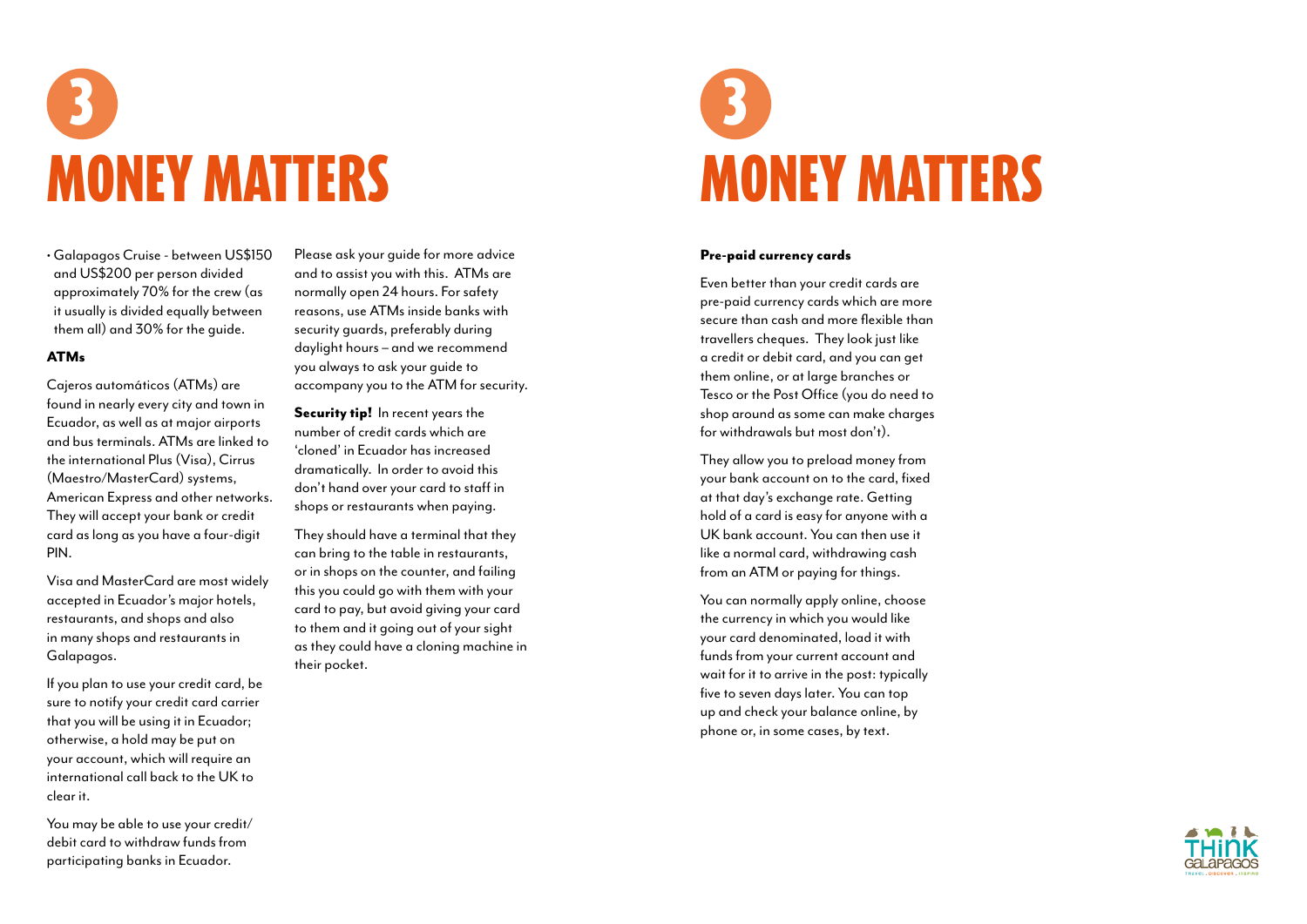Checked baggage on international flights is generally restricted to 20 kg, some airlines can be more generous, but bear in mind that for your internal flights your baggage is limited to a checked bag weighing no more than 20 kg and a daypack that will fit under your seat or in the overhead bin.

In the Galapagos it is worth bearing in mind that most cabins are fairly small and you wouldn't want any more luggage than that anyway. Also, we recommend using soft-sided luggage as it is easier to transport and pack away in a cupboard than hard suitcases.

**TOP TIP!** For those of you going to the Amazon Rainforest - plastic bags are great for keeping your clean clothes really dry whilst in the humidity of the rainforest region.

The luggage restriction for the internal flight from Guayaquil or Quito to Galapagos and from Quito to the Amazon is the same, both are 20 kg + day pack.

While you are in the jungle, cloud forest or anywhere outside of Quito or Guayaquil, your city clothes or excess baggage can be safely stored in a luggage storage area at your hotel providing you will be returning there. This means you can pack sets of clothing etc, one for the Andes, Amazon or coastal portion and one for the Galapagos and leave the things you don't need at the hotel.

## Clothing

Ecuador is divided into 3 distinct regions, Andes, Amazon and Coast (including Galapagos) each of which has its own climate, and so requires slightly different clothing.

- For all 3 regions a sunhat and sun cream of at least SPF 50 are recommended as the equatorial sun can be very strong.
- A protective sun hat/ cap is also good to have for all regions, in particular in Galapagos as the equatorial sun can be very strong. Also for Galapagos it is good to have a hat with straps as guests have been known to lose them with the hats blowing off whilst on the motorised dingy rides that take you from the yacht to the island!

• Towels will be provided in all the hotels, lodges and on the yacht so you don't need to bring any.

### Andes

Climate: Quito is at an altitude of 2,800 metres (9,500 feet) and most places you visit in the Andes will be around that altitude. Daytime temperatures range between 10 C and 22 C and evening temperatures between 4 and 10 c. A lightweight wind/rain jacket and fleece will come in handy year-round.

Clothing: In the Andes layers work well, with a warm layer for morning and evening. Although warm in the daytime the temperature at night in Quito and Andes can get as cool as fresh spring or autumn day in the UK. In general for your time in Quito and the Andes we recommend wearing long trousers and layers on top so you can respond to changing temperatures! T-shirts, a long sleeved jumper and light fleece jacket is usually enough. Attire is very informal, though some people do like to bring a lightly smarter change of clothes for the occasions when you eat meals in restaurants, though it is still casual.

### Amazon

Climate: The temperature will be approximately 27°C during the day, falling to around 10° C at night. It will be quite humid and not surprisingly you may experience some heavy rain downpours during your stay.

Clothing: We recommend long trousers and long sleeved cotton shirts for the Amazon – though in the Amazon a short sleeved shirt can also be worn as well with a light dousing of insect repellent. Full waterproof clothing isn't needed for the Amazon – you will probably get wetter with sweat than with rain! Rain Ponchos along with rubber boots are provided at the lodges we work with so you don't need to bring

them along.

## Coast & Galapagos

Climate: For those starting the trip in Guayaquil you will be at sea level. Daytime temperatures here are similar to those in the Galapagos ranging between 27° and 22°C. Rain during your stay is very unlikely though there is often light wind in the evenings.



## LUGGAGE, CLOTHING & TRAVEL ACCESSORIES 4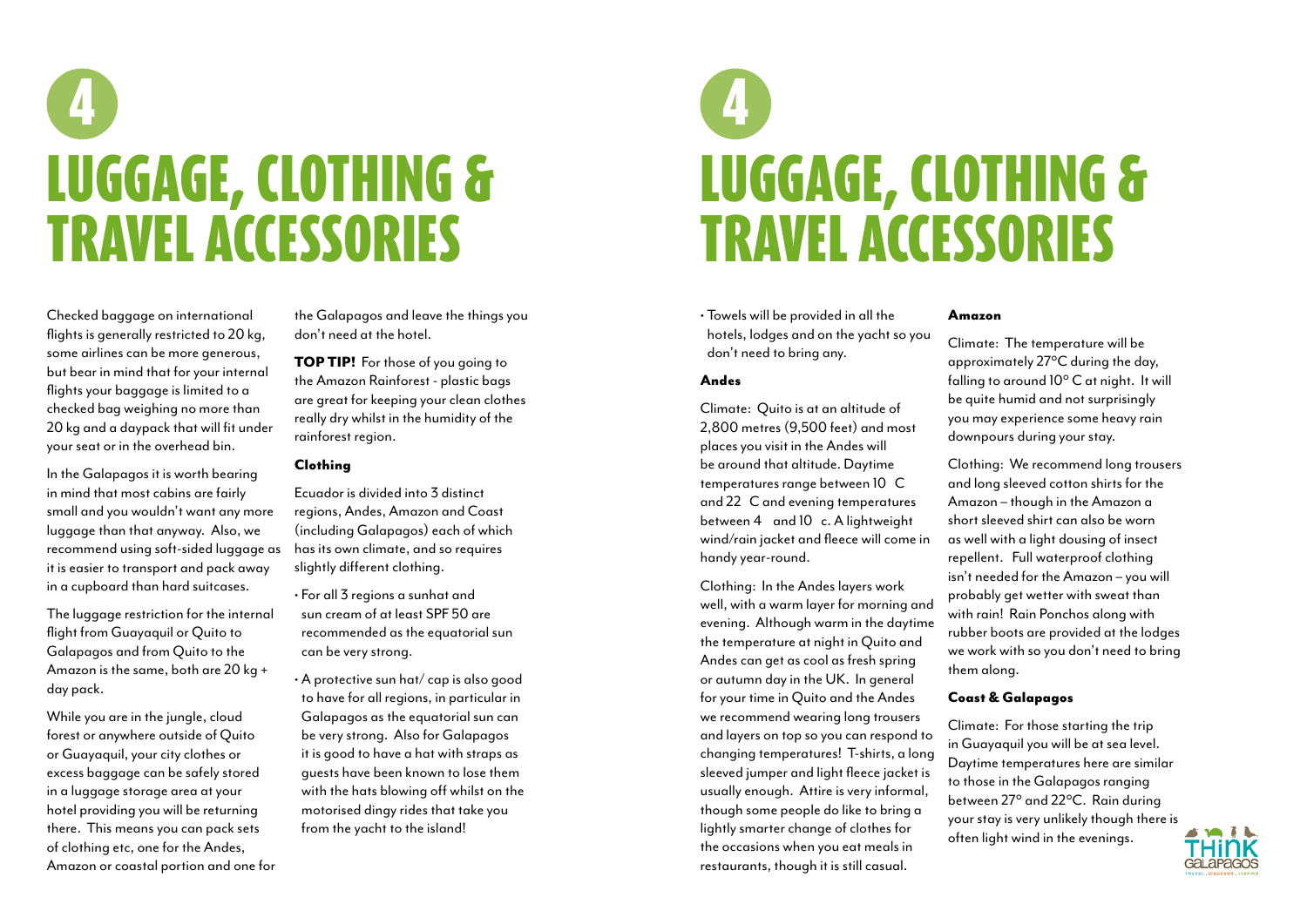### Guayaquil and the Coast

Ecuador's coast is wonderfully steamy and tropical, so shorts or light trousers, or sundresses/skirts with t-shirts will be fine. As is the case with Galapagos, It's useful to have long sleeved shirts too as the sun can be strong. Also worth mentioning is that the hotels in Guayaquil all have air conditioning and can feel quite 'cool' so have something warmer to wear when inside!

### Galapagos

 T-shirts and shorts or light trousers are the best clothing for the Galapagos. For those with very fair skin, it is probably best to wear long-sleeved shirts in Galapagos as the sun can be very strong. It's nice to have something to get changed into for an evening, but everything is very casual in Galapagos. We would also recommend a lightweight wind break jacket and a sweater as it can often be cool and breezy in the evenings. It's also useful to bring along a couple of swim suits so you can alternate whilst one is drying.

For those who will be snorkelling we DEFINITELY recommend a 'shorty'

wetsuit particularly during the months from June to December. They can in many cases be hired for the week on the yacht (ask us for details as this changes from yacht to yacht ranges from US\$25 to US\$45 per week). Santiago always wears a shorty wetsuit year round as he feels the cold! It is also quite good as it gives you protection from the sun and some buoyancy.

If you don't use a wet suit you would need to use one of your t-shirts whilst snorkelling to protect your back from the sun as you will usually be snorkelling in the middle of the day when the sun is at its most powerful.

We also recommend that people have their own personal snorkel mask and tube – though these will be provided either free or for a \$10 rental cost on board the yacht, we think it is better to have your own that you are used to and it is comfortable for you.

## LUGGAGE, CLOTHING & TRAVEL ACCESSORIES 4

A couple of Galapagos visitor sites that are worth a special mention in terms of wearing specific things for:

### Highlands of Santa Cruz

There can be fire ants here, so we always recommend for your visit to the highlands of Santa Cruz to have shoes and socks on rather than sandals.

## Volcan Sierra Negra (Isabela)

This is a lovely hike, however if you have this included in your yacht itinerary we do definitely recommend having good sturdy boots as it can be muddy in parts and waterproofs with you. Also, you need to ensure you always take enough sun cream with you as you out for several hours.

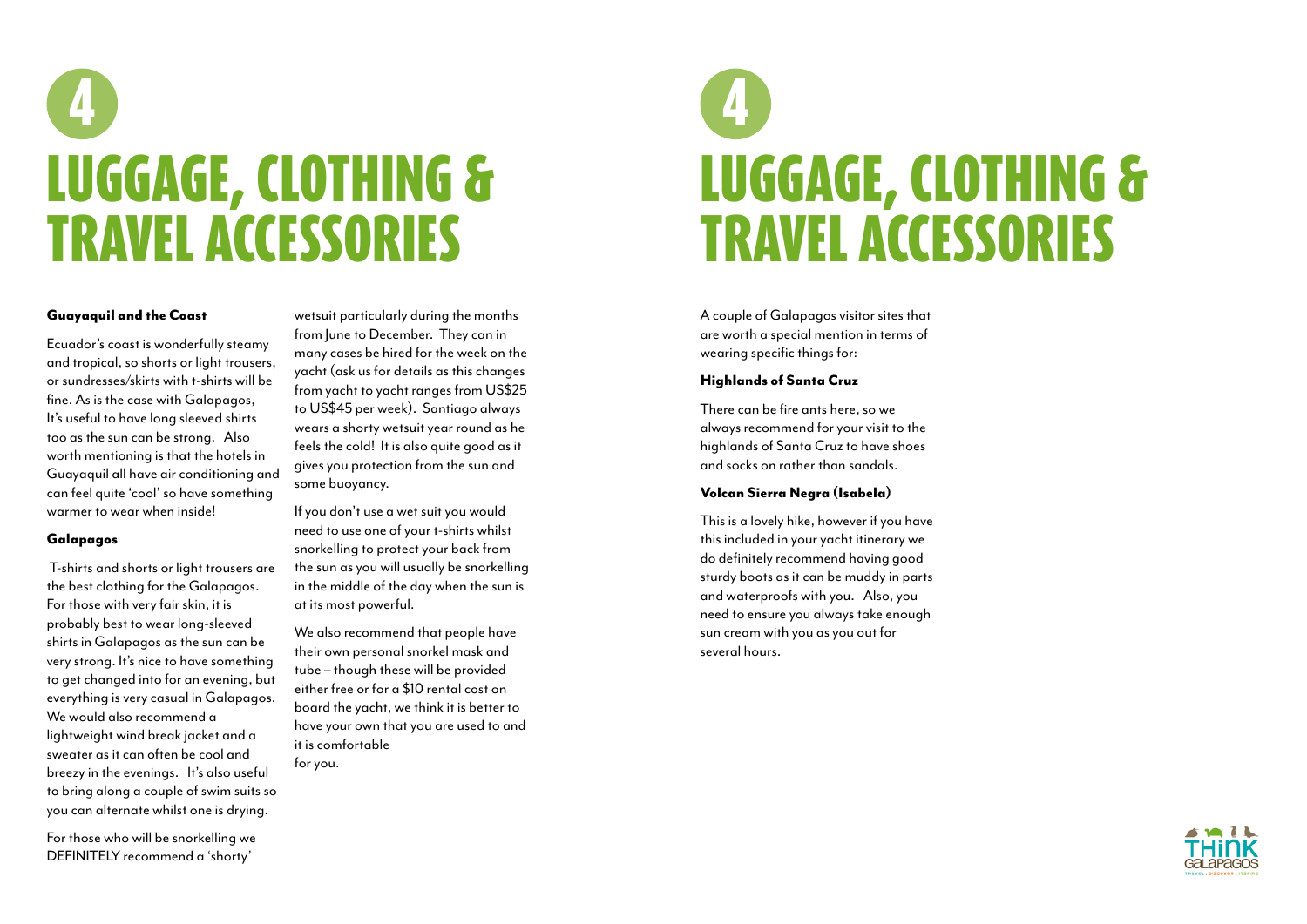For Galapagos it's good to have a comfortable pair of shoes to wear whilst in the yacht as you can't wear any of your shoes that you use for visiting the islands inside (or barefoot is a good option too!)

### Snorkel Gear

If you have your own snorkel mask and tube, we would recommend taking that along with you on the trip, no need for fins as those are large and bulky and the yachts have plenty of these for you. If you don't have your own snorkel mask and tube, it might be worth considering getting one for the trip, that way you know it works well and you are confident with it. The yachts do provide them free of charge on board if you prefer not to take them.

For beginners or non-confident swimmer or for those who aren't confident in the water, a snorkel vest can really help. They are designed to give you buoyancy in the water, but keep your face in the water which is needed for snorkelling (vs life jackets which are designed to keep your face out of the water).

If you just google snorkel vest, a range of options comes up – and they cost around £15 each. Usually we recommend guests also have a shorty wet suit for snorkelling, most yachts rent them for around \$40 per week, but just ask us for details as all the yachts have slightly different policies on this.

## Photography and Video

Ensure you bring enough digital memory for your cameras. You invariably will take more photographs than you expect. For video, bring extra batteries just in case. It is useful to have a waterproof bag that you keep your equipment just in case. These are available in all outdoor shops.



Electricity for recharging batteries available on the yacht, at the rainforest and the Andes is 110V (American style – adaptors are the same as those you need for the US). For keen photographers, our advice on lenses is that a range of a wide-angle zoom (16-70 mm) and an 80-200mm zoom lens will be enough. (Some 70-300mm are now available in the market which would completely cover any needs you have in terms of a zoom lens).

### Footwear

Sturdy, properly fitting footwear can make your trip much more pleasurable and this is the area we get asked most questions on. If you're buying new boots for this trip, please break them in by wearing them as often as possible before the trip.

A combination of the two kinds of footwear recommended below is sufficient for any of the trips we organise.



Comfortable rubber-soled walking shoes with good traction or lightweight hiking boots with good ankle support are the best for the trip. These are suitable for Andes, Galapagos and Amazon.



The best footwear for the Galapagos and for in and around the lodge in the Amazon are sports type sandals (with a trainer like base) that can be purchased in most outdoor shops, good brands are Merrell, Teva (shown above), though most shops have a good selection.

These sandals are very comfortable, have a very good grip and you can get them wet without any problems. We prefer those with open toes, but some guests prefer those with a toecap to avoid stubbing their toes on lava, such as those below.



## LUGGAGE, CLOTHING & TRAVEL ACCESSORIES 4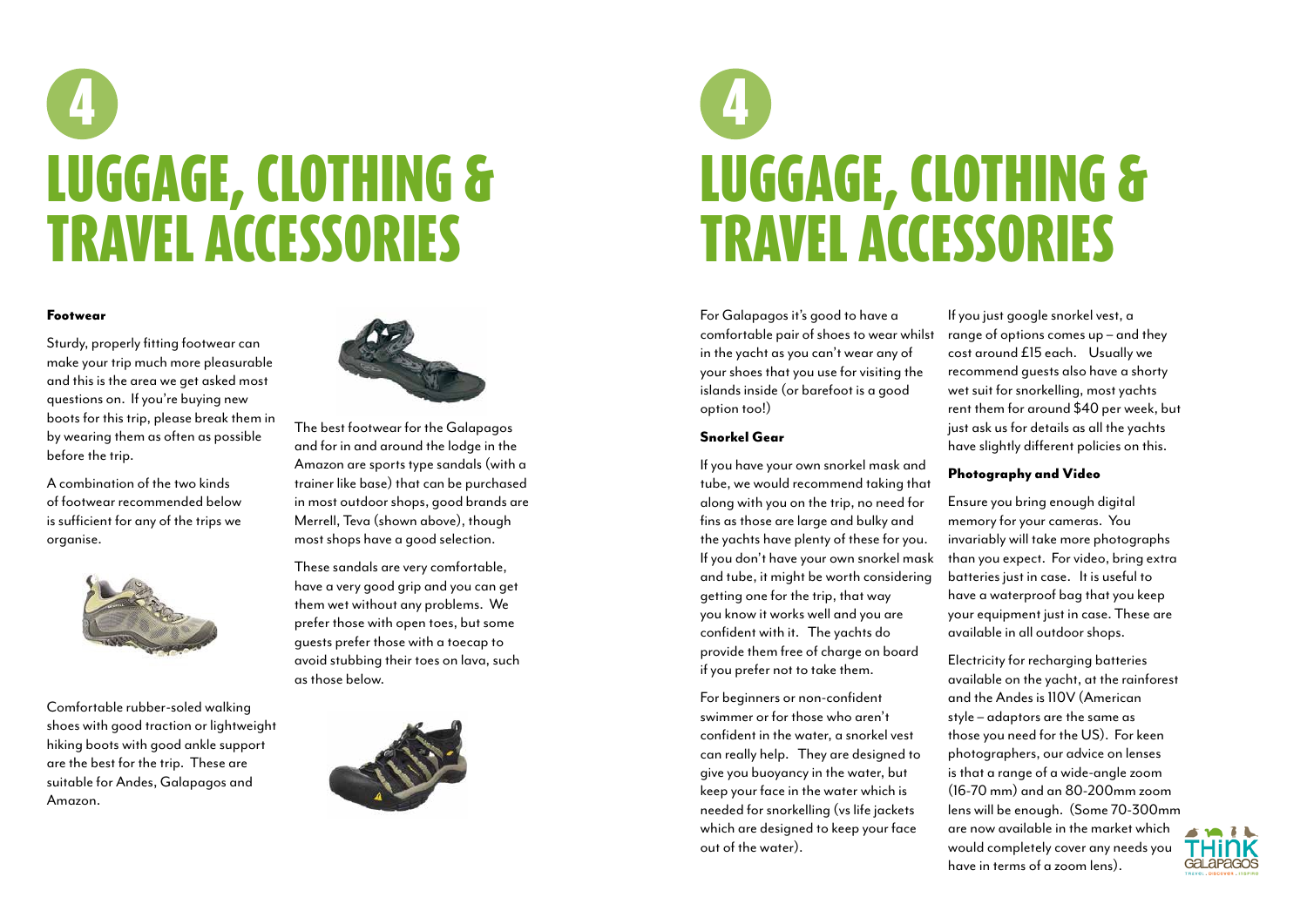## Binoculars

We strongly recommend that you bring along binoculars if you are visiting the rainforest or cloud forest as you will get much more out of your trip there. For Galapagos they aren't so essential, though always good to have.

We recommend you bring high quality binoculars with specifications of 7x35 up to 10x40. If you're travelling as a couple, you should each have your own pair because it doesn't work well for two people to share one pair—one of you is certain to miss a good sighting!

## PRACTICAL TIPS 5

### **Toilets**

Toilet roll in Ecuador and Galapagos must be placed in the separate basket next to the toilet. This is a little strange to get used to at first, but is common throughout Latin America as their pipes and sewage system can't cope with toilet paper.

Wet landings in Galapagos: will always be onto soft sand.

### No locks on cabin doors in Galapagos

Just a heads up that your cabin on the yacht in Galapagos won't have a key so you won't be able to lock it, in many yachts they do provide a safe. The same goes for your lodge in the Amazon. The reason is to avoid the problems that come with lost room keys in very remote places – in all the years we have been doing this, we haven't had a case of anything going missing from a guests room.

## **Electricity**

Ecuador is on the 110V system, the same as in the US so you will need a travel adaptor – the electric plug is flat (American style). You will have places where you can charge your electrical devices in all the yachts we work with in

Galapagos and lodges in the Amazon. Most places in the cloud forest also have electricity, but just double check with us for that – currently El Monte doesn't have electricity.



## Biodegradable Soap/Shower Gels and Shampoos

In some of the Galapagos yachts they will provide biodegradable shampoos and shower gel in the bathrooms, it is good to use them where they are available, but do always take along your own supply as they may not be available everywhere. In the UK, all the shampoo and shower gel sold on ethicalsuperstore.com are biodegradable.

## Communication

Telephones and internet access are available at your hotel in Quito and Guayaquil. You will also have internet access when you reach the town of Puerto Ayora during your Galapagos trip and in the Amazon at The Napo Wildlife Centre. Smartphones (3G) mobiles do work in the main cities and on the inhabited islands in Galapagos. International calls from Ecuadorean land-lines can be very expensive.

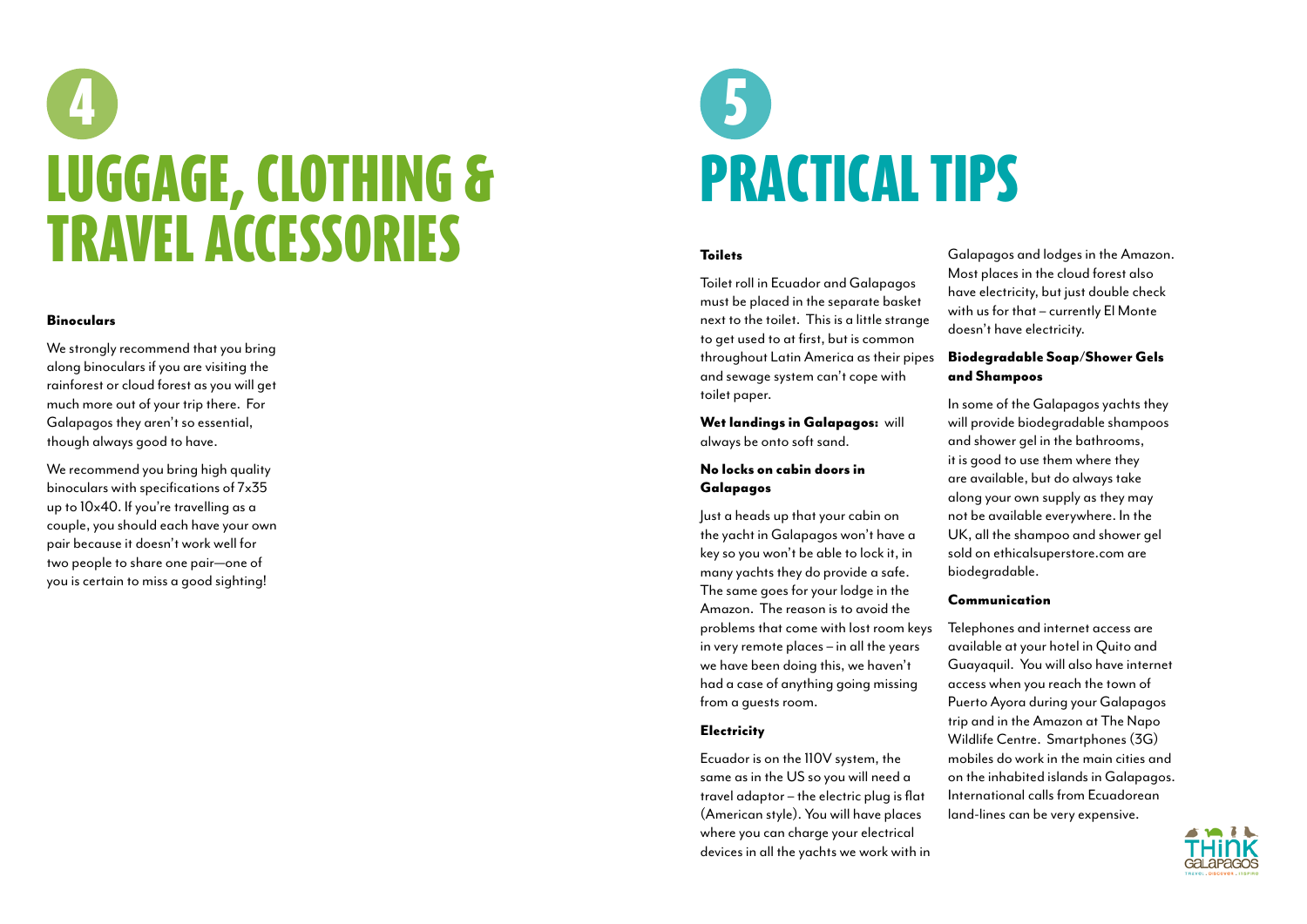

## PRACTICAL TIPS 5

## Time Zones

Mainland Ecuador GMT minus 5 hours Galapagos minus 6 hours.

## Hair driers

The good news is that they are provided in almost all of the hotels and yachts we work with, certainly everywhere that guests travel on our escorted group trips will have them, and most of the places we work with would have access to one even if not provided in each room (please do ask if this is important so we can double check for you.)

## No plugs in sinks

Very often in mainland Ecuador and on yachts in Galapagos, they won't provide a plug for your sink. There are various reasons for this, arguably the main one is that culturally in Ecuador they use sinks only for running water for washing faces and brushing teeth and don't have the custom of filling a washbasin with water to use it. It also prevents accidental flooding of washbasins.

## Ear plugs

If you are a light sleeper, it may be a good idea to bring along ear plugs with you. All the yachts we work with are small yachts, which means there is some engine noise at night, especially as most navigations in Galapagos take place at night. For most guests this is fine (especially if you are on the main or upper decks) but if you are a light sleeper ear plugs can help.

### Towels

These are provided at all the hotels, lodges and yachts we work with so you don't need to take them along.

## Left Luggage

They do provide a left luggage at Quito and Guayaquil airports in the Arrivals area –the cost is around \$8 per day for a medium bag and US\$11 for a large bag.

### Shopping

Quito is a great place to buy Ecuadorian handicrafts. Not only is Ecuador the home of the Panama hat, but there is a wide selection of locally made woven goods such as sweaters, hats, gloves, wall hangings, rugs, and shoulder bags. There are also leather crafts, woodcarvings, intricate basketry, and Ecuador's famous bakeddough ornaments. Quito also has some fantastic silver jewellery.

The artisans market in the Mariscal area of Quito is definitely worth a

visit if you have time in Quito and like handicrafts, if it isn't already included in your city tour, ask Rachel to organise this for you or you could walk there yourself. Guayaquil has some good shops, but you will need to ask your guide to show you them as they aren't easy to find.

## Do I need flight or hotel vouchers?

No. Everything will be taken care of by our team in Ecuador from the moment you arrive regardless whether you are on an escorted or tailor made trip. You will be picked up from the airport by one of our guides, and from that moment on they will take care of everything, advising you of the next stage of the journey, exact pick up times for transfers and giving you flight tickets as and when you need them.

The yacht or Amazon lodge will take care of checking you in for your flight and will co-ordinate with our team on the ground in Ecuador.



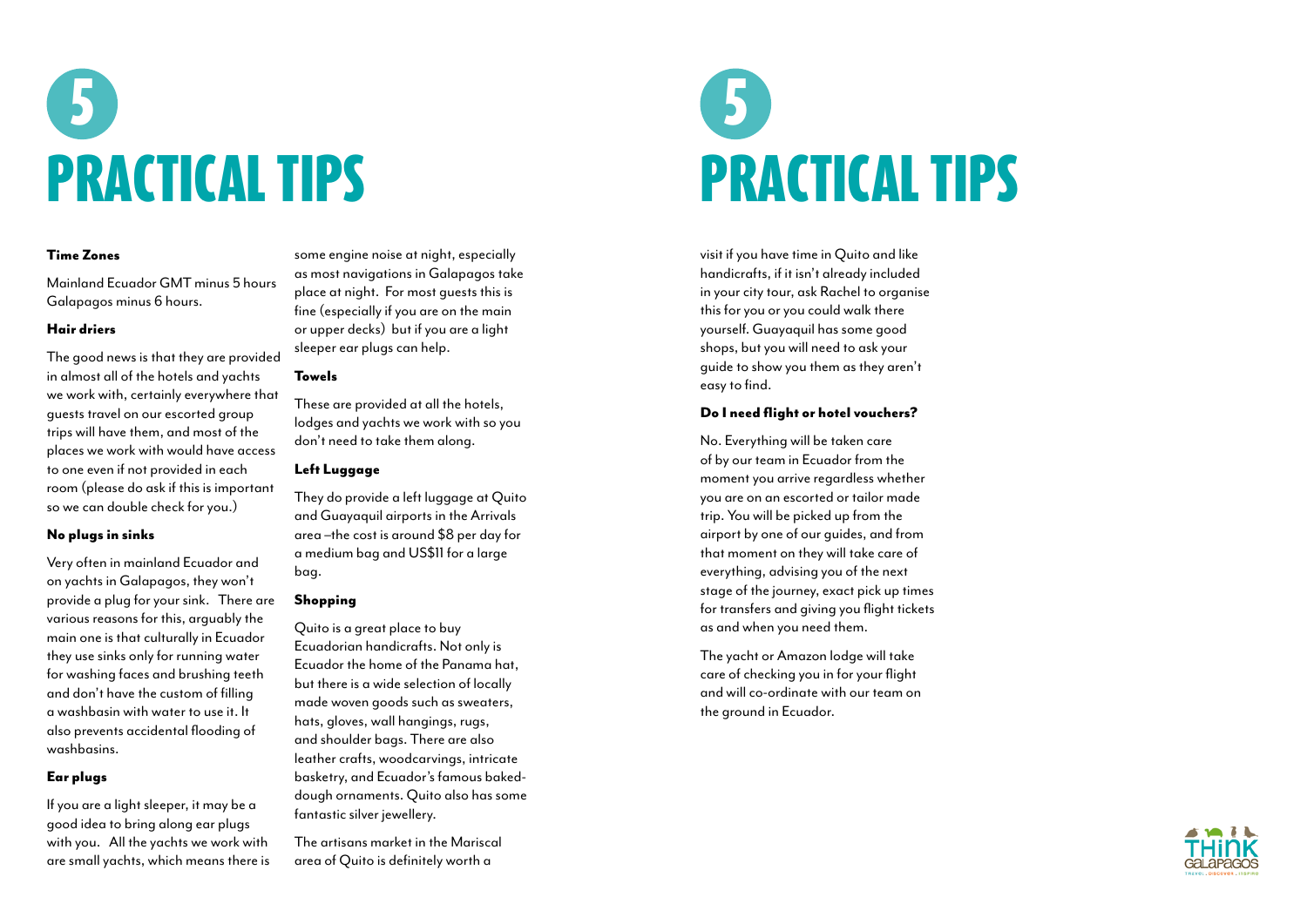## QUITO AIRPORT 6

## For guests arriving who have organised transfers with us:

For those arriving to Quito or Guayaquil and for whom we are providing transfers as part of your program, your driver or your guide (depending on what we have confirmed with you) will be waiting for you as you exit the baggage claim area. There will be a lot of agencies waiting to meet their guests, so please walk slowly and look for your guide carrying our Think Galapagos sign.

If you don't find your guide straight away, go to a place close to the door you came out from and wait a few minutes for your guide. If you don't find your guide after this time, for Quito you can go out of the crowded arrivals area to the area where the Car Rentals area is which you can see clearly marked and your guide will come to meet you there.

For Guyayaquil go to the information desk which is located in the middle of the airport and clearly marked (it isn't a large airport). It very rarely happens (we can count on one hand in all the years we have been doing this that it has happened), but just in case!

As an absolute back up, you always have with you the numbers for our team in Ecuador who are there 24/7 and you can get in touch with them.

The new Quito airport that opened in 2013 is located roughly 60 minutes away hotels that are in Quito itself.

## For guests arriving who have not organised transfers with us:

Quito airport now has a relatively efficient and safe way of getting taxis – you will see a taxi desk pretty much at the point where you come out of the baggage claim area, you can go there, tell them where you want to take the taxi to, they will give you a price for that and then when you step outside, you can then take the next car waiting. There are always taxis available 24/7 and only those authorised by the airport can pick up people from the airport.

Quito was already an Inca capital when the Spanish arrived in the 16th century, but nothing from that era remains (the residents put a torch to the city rather than let it fall into the hands of the conquistadors). The current city was founded on the ruins of the old city in 1534. Quito's old colonial quarter has been declared a UNESCO World Heritage Site, which means that its centuries-old, red-tiled, whitewashed buildings will be preserved. This is the town centre where the legislative buildings and beautiful old cathedrals are located.

Quito also has a modern, bustling downtown city centre, which is where most of the hotels, businesses, airline offices, and restaurants are located. The Equatorial Monument is located about 40 minutes north of the city centre with a museum, shops, restaurants and view of the city.

The city's 9,500-foot altitude makes it a cool, comfortable place to visit and, on a clear day, there are spectacular views of the snow-capped volcanoes that rise around it. Much of Quito's population is made up of transplanted Europeans and Quechua-speaking Indians.





## WHILST IN QUITO 7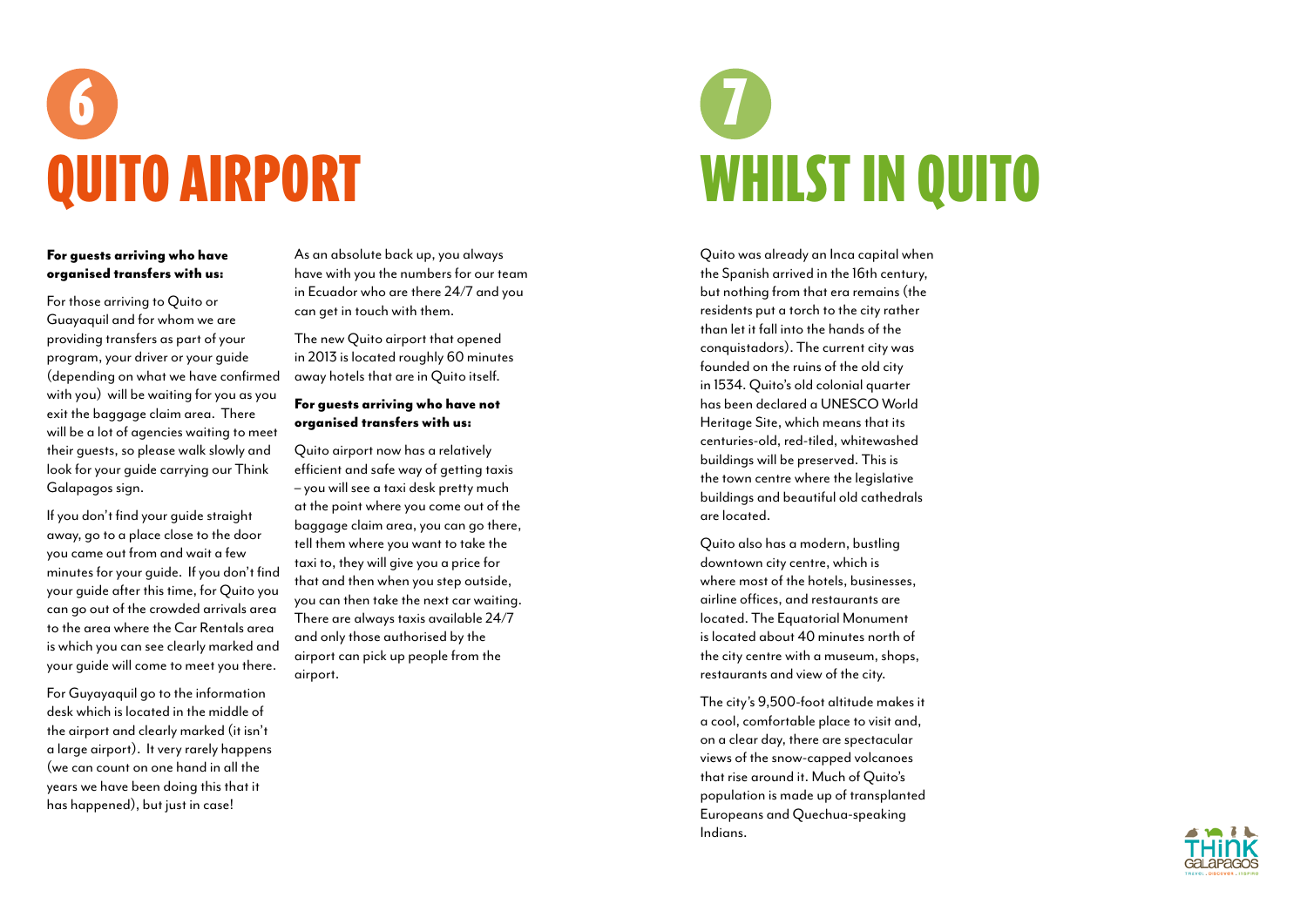Guayaquil is Ecuador's largest city and busiest port. It is a steamy tropical bustling city full of energy, with charming colonial buildings hidden amongst the skyscrapers and modern developments.

In the heart of the downtown and a couple of minutes walk from the Grand Hotel, Parque Bolivar has the unique attraction of being home to a colony of tame land iguanas whose prehistoric appearances contrasts wonderfully with the surrounding shopping malls.

Nearby, the Malecon is a waterfront park skirting the wide, Rio Guayas which was rebuilt in 2000 is now home to modern shops and cafes.

## WHILE IN GUAYAQUIL 7

As with all big cities of the world you have to be aware of security in Quito and Guayaquil and you'll be wise to follow some simple safety precautions. Leave valuables such as passport, cash, jewellery and air tickets locked in the hotel safe or locked in your case don't carry them with you because of pickpockets and don't leave them lying in the open in your room.

## **SECURITY** 8

- Never leave your handbag or backpack unattended, even in the hotel lobby.
- Carry just a reasonable amount of spending money and credit cards stashed in a money belt or hidden pouch (bags and purses attract attention).
- If you visit the old colonial city of Quito take no valuables, as it is not a safe area to walk around alone especially after dark (the exception is La Ronda area, which many of our guests staying in Quito now stay in).
- As a precaution if you would like to walk to a restaurant near to your hotel in Quito – we recommend that you ask someone from reception to walk you to the restaurant, and someone from the restaurant will then walk you back to the hotel (or the same person from the hotel can come back
- 

to meet you.) If it is further away (as is the case definitely for those staying in Guayaquil) the hotel reception can order you a taxi, and then for your return – ask the restaurant to organise for you a taxi to take you back. (\* please ask us if you would like us to help organise this in advance for you and we can help with this).

• Don't ever flag down a taxi on the street there are numerous cases of fake taxis – so please always ask the hotel reception or the restaurant to organise your taxi for you. If you are out and about, go to the nearest hotel and ask the reception staff to help you – they are usually very good at doing

this.

• If you are getting money out of an ATM, please ask your guide to accompany you.

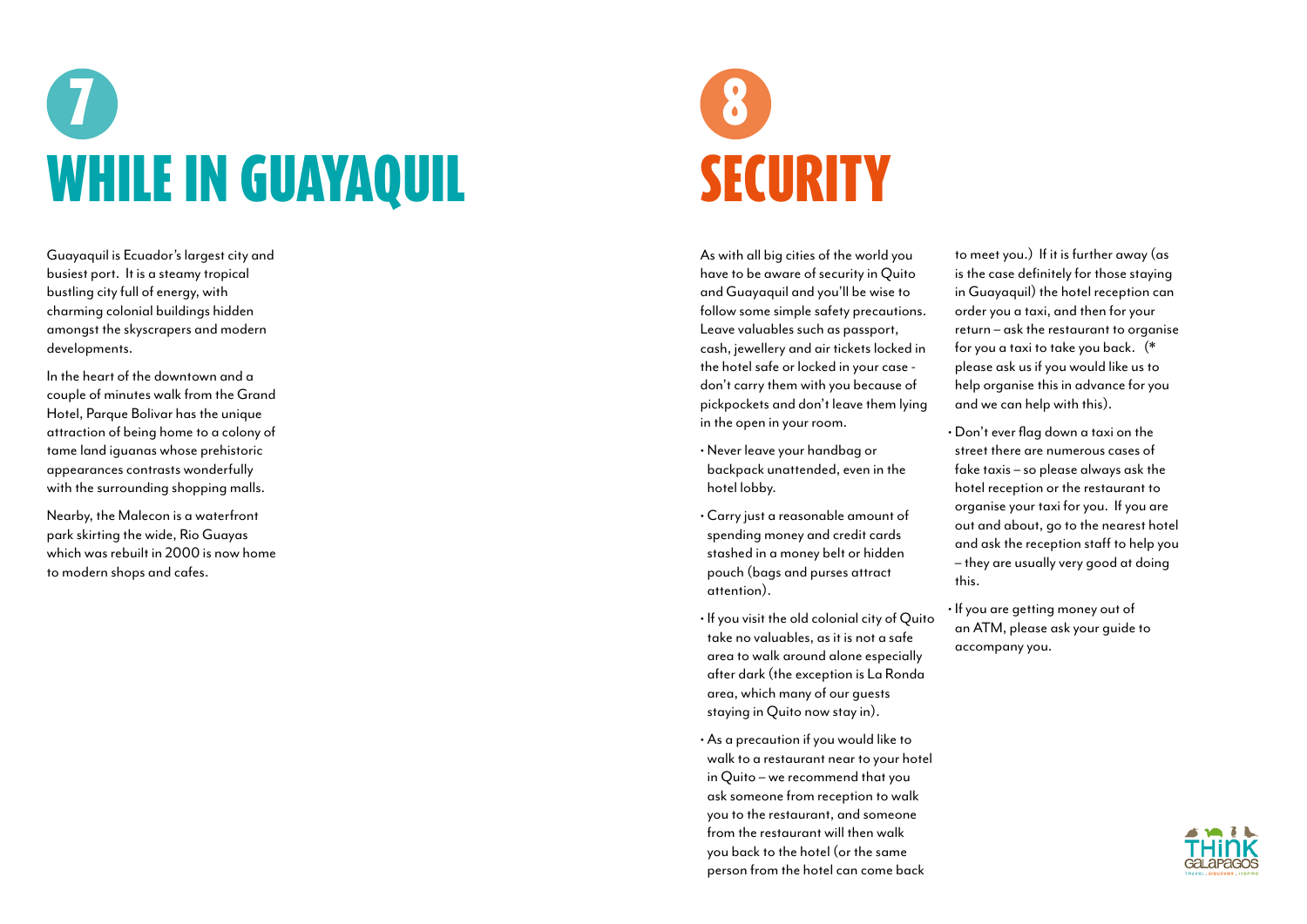If you are flying from Quito, the plane will most likely stop in Guayaquil first before proceeding to Baltra, Galapagos. Total travel time from Quito – Guayaquil – Baltra is approx 3 hours. If you fly directly from Quito or Guayaquil to Galapagos, you will arrive in Baltra approximately 1 hour and 45 minutes after take-off.

During the flight to Galapagos they will spray the aircraft with a mild insecticide approved by the World Health Organisation in order to prevent insects such as mosquitoes, moths, flies or wasps travelling to Galapagos where they could become an invasive and potentially very destructive species. They usually spray the aeroplane around 15 minutes before landing in the Galapagos.

We want to stress the importance of keeping safe your luggage ticket given when you check in for your Galapagos flight. Several guests have had problems getting their luggage without the ticket due to security measures at the airport

For most guests, our team in Ecuador will be organising your airport transfers and will co-ordinate with you regarding your pick up times – but it is useful to have this general information. Similarly

for most of you your Galapagos Migration Cards will be processed by our team in Ecuador for you – but for some guests this may not be possible – so again it is useful to have this information.

## Galapagos Migration Card

Before you check in, in the event that we haven't prepared in advance for you your Galapagos Migration Card, you then need to go to the 'Consejo de Gobierno de Galapagos' (Galapagos Migration Authorities) counter to purchase a migration card where you will have to give your passport number, nationality, age and other personal information and then you have to pay \$20 per person for the INGALA migration card which contains details about your visit. They are very clearly marked at both the Quito and Guayaquil airports. In Quito it is directly to your left as you go in, in Guayaquil it is a counter close to the check-in desks.

Where possible we do always get this and pay it for our guests in advance, but there are some cases where this isn't possible and when this is the case we will notify you in advance.

## GALAPAGOS FLIGHTS 9

If we haven't got your Galapagos Migration Card in advance you need to ensure you are at the airport in plenty of time. As an experiment during a recent Galapagos trip we went in the queue get this paperwork ourselves to see how long it would take – we were in the queue over 35 minutes and it could easily have been longer !

Important: Your Galapagos Migration Card needs to be retained to show also when you are departing Galapagos so keep it safe in your passport otherwise you may need to pay the US\$20 again!

## Quarantine and Inspection

After you have processed your migration card you need to go through the quarantine and inspection system, Sicgal. They will x-ray your luggage checking for any live organic matter (soil, seeds, plants, some foods or any animals). Granola Bars, chocolate and other similar snacks are fine as long as they are packed and processed. Before packing, please give your clothes, shoes and other luggage a good clean.

Once you have completed these two stages, you will be able to check in. As your flight ticket is an e-ticket, you just need to present your passport and your reservation code and copy of your reservation (if you have it). The

person at the counter will give you your boarding pass. Following this you need to go through security. Please remember not to carry sharp metal objects in your pockets or hand luggage as they could be confiscated. Carry those objects in your checked bag.



The last time we checked – water in plastic bottles is allowed through security in Ecuador (though this could change at any time, you should be fine).

Once you arrive you will have to go through customs procedures. Please show the Galapagos Migration Authorities your migration card. And, you will need to pay a Galapagos National Park entrance fee of \$100 cash (this is US\$50 for children under 12 years) , per person .

\* Remember to adjust your watch when you arrive - Galapagos time is one hour earlier than mainland Ecuador.

Once you have paid the US\$100 and given your Galapagos Immigration Card to the officials, you then proceed to collect your luggage and then form another line to get your hand luggage inspected (to ensure you are not bringing in any live matter as detailed above).



## GALAPAGOS FLIGHTS 9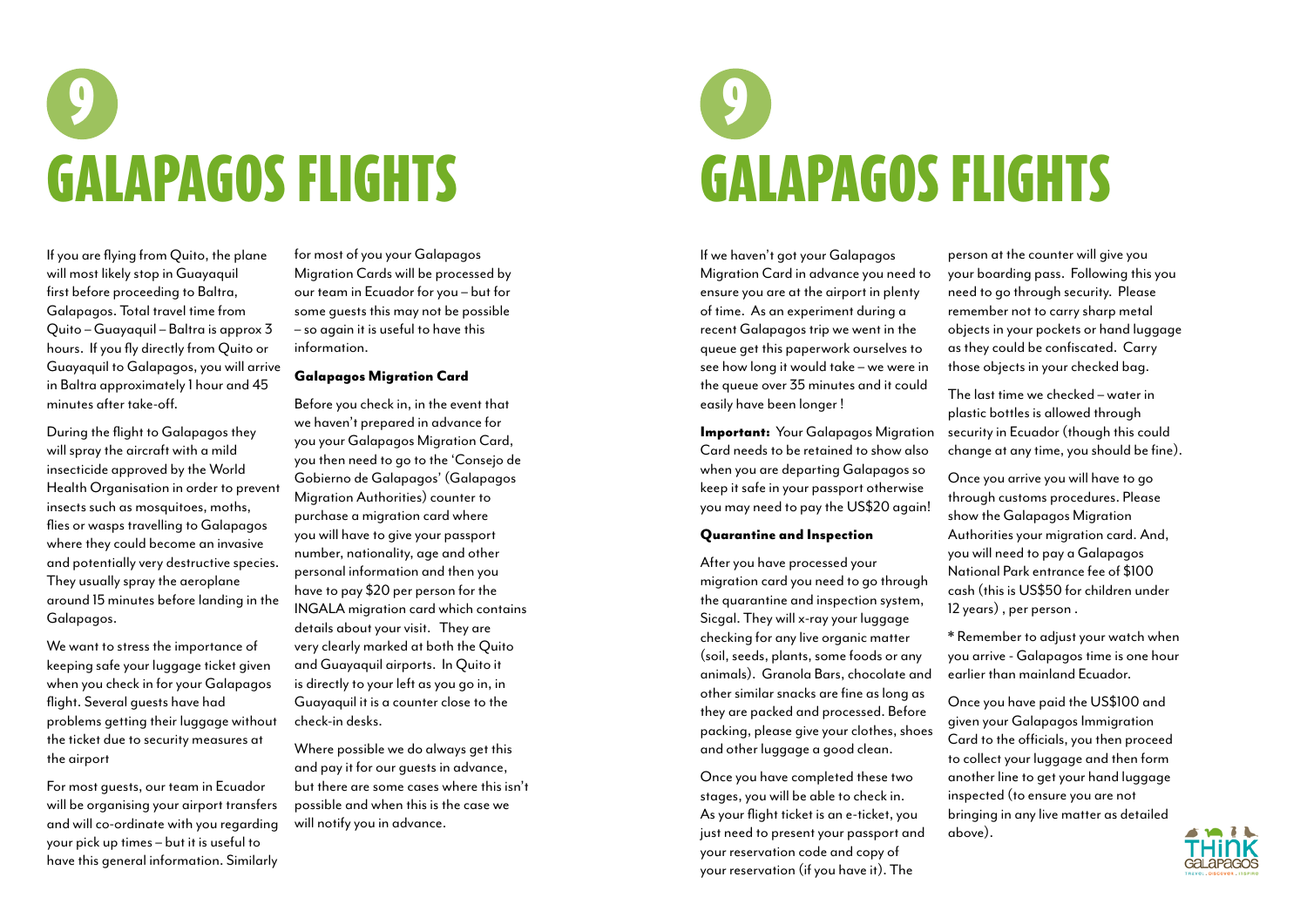# **GALAPAGOS FLIGHTS**

After this final check you come to an area where you will be met by your guide who will be holding a sign for the yacht (or in the case of guests with a stay on the island before the cruise, with your name or our Think Galapagos logo). At this point your luggage will be taken care of by your guide or the crew from the yacht and you can start your Galapagos trip!

## NATIONAL PARK ENVIRONMENTAL RULES 10

The Galapagos Islands are governed by the rules of Galapagos National Park. Fortunately for the environment of the Galapagos, these rules are strictly enforced by the naturalist guides. Many rules are common sense, but we discuss them here so you'll be aware of them.

All groups who visit the Galapagos are, by law, accompanied by trained naturalist guides, and the guides will advise you further about these various rules.

- Don't remove or disturb any plant or animal or remains of them (shells, bones, pieces of wood).
- Don't transport any live material to or from the islands or from island to island. Check your clothing before landing for seeds or insects. In particular, check your boot soles for seeds or dried mud before you leave the boat. Inadvertent transport of these materials represents a special danger in the Galapagos, as each island has its own unique fauna and flora, and introduced plants and animals can quickly destroy this uniqueness.
- 
- 
- 
- 
- 

• Do not take any food to the islands. Food may introduce organisms that might be dangerous to the fragile island ecosystem. Because of their seeds, fresh fruits or vegetables are especially dangerous.

• Don't touch the animals. It is harmful to them and they will lose their remarkable tameness if thus treated by human invaders.

• Don't feed the animals. This can destroy the animals' social structure and can affect their reproduction.

• Don't startle or chase any animal. Be extremely cautious when you are walking through breeding colonies of sea birds and be sure you don't frighten the birds off their nests. This exposes the eggs or chicks to the sun and predators.

• Don't step off the prescribed trails. This is important, particularly because the islands' trails are heavily used. It may be tempting to walk a few steps off the trail to get a better photo, but don't. The trails are there to make sure visiting humans have the least possible impact on these fragile islands.

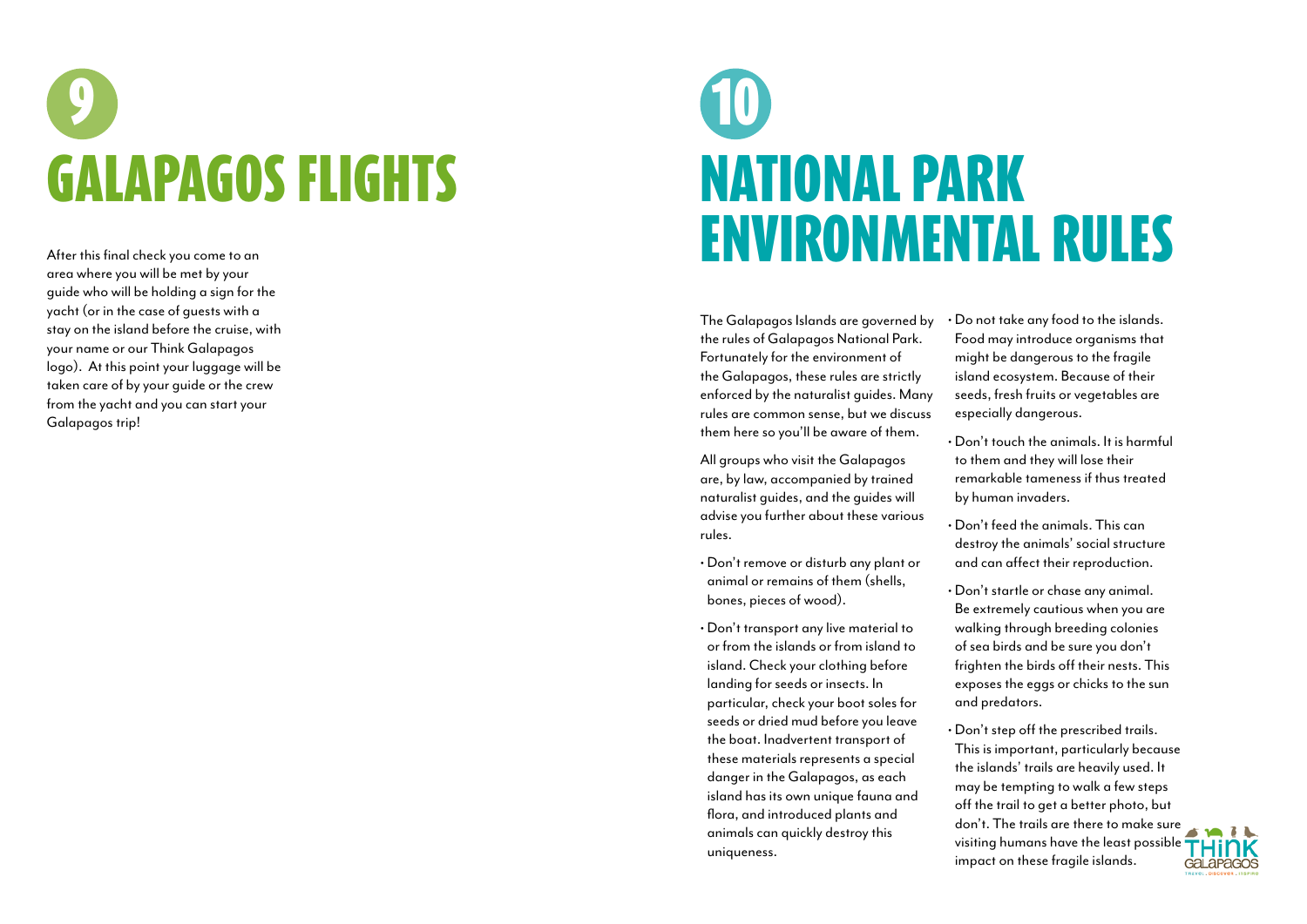## NATIONAL PARK ENVIRONMENTAL RULES 10

- Don't dispose of anything while you're on the islands. Litter of all types must be kept off the islands. Keep all your film wrappers, chewing gum, and so on, in a plastic bag in your pocket for proper disposal on the boat. While on the boat, don't throw anything overboard. All trash items will be properly disposed of by the crew.
- Don't buy souvenirs or objects made from plants or animals of the Galapagos Islands. The best way to discourage this trade is not to buy any of these articles. If someone offers you such a souvenir, inform your naturalist guide. You will see items for sale in Puerto Ayora made of black coral, but we ask you to refrain from buying them, as black coral is slow growing and the resource is limited.

## PLASTIC FREE GALAPAGOS 11

Galapagos isn't immune from the threats posed to wildlife by our use of plastics, and so it was a very positive development when in April 2018 the Governing Council of Galapagos announced their plan to phase out single-use plastic straws, bags, polyethylene containers and bottles on the islands.

As visitors there are also ways we can help.

- Although many yachts do provide them, we would always suggest that guests take their own refillable water bottle. All the yachts have large drinking water dispensers for you to use to fill up your own water bottle for use whilst you are visiting the islands.
- Don't take any toiletries that contain microbeads, these are small plastic beads that cannot be filtered from waste systems very easily.
- Refuse a plastic straw (hopefully with the ban on single use plastics this won't be an issue for long) but it will help to stop the use of straws if guests request drinks without a straw. "No sorbete, por favor!"



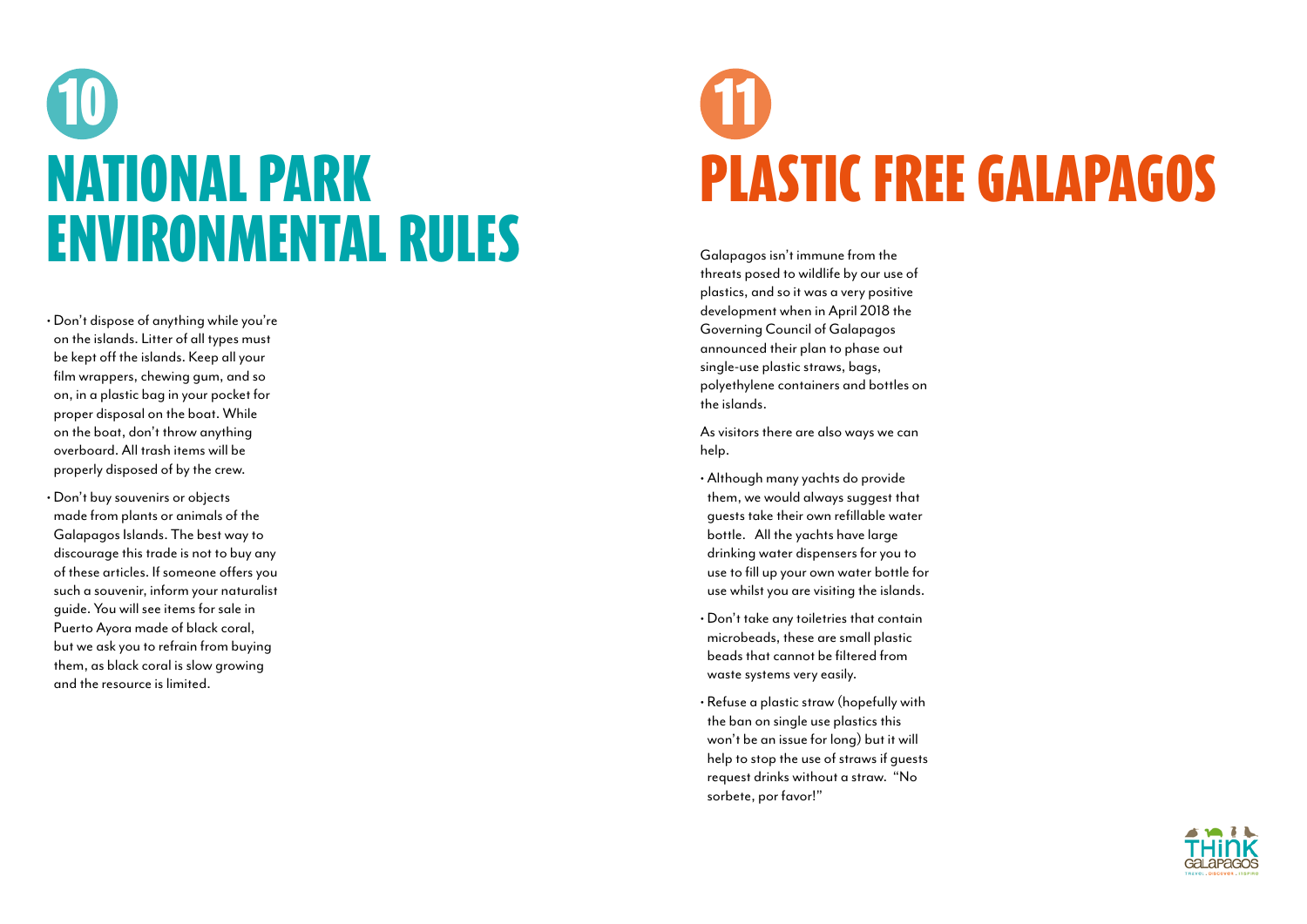## RECOMMENDED READING 12

You'll enjoy your trip so much more if you are well informed about the places you'll visit and the wildlife you'll see.

## General introduction to the Natural **History**

Here are some of our favourites, it is by no means an exhaustive list and new books are being released all the time, but hopefully this is helpful to get you started.

- Galapagos: a Natural History by John C.Kricher
- Galapagos: the Islands that Changed the World by Paul D.Steward
- Evolutions Workshop by Edward J. Larsson
- The Galapagos: a Natural History by Henry Nicholls
- Lonesome George by Henry Nicholls
- Michael Jackson's Galapagos, A Natural History

## Background reading

- Jonathan Wiener's The Beak of the Finch, A Story of Evolution in Our Time
- Johanna Angermeyer's My Father's Island for background reading.

## Field Guides

Your naturalist guide will have a selection of field guides but you may want to bring your own. We especially recommend

- Collins Safari Guide to The Wildlife of the Galapagos by Julian & Daniel Fitter & David Hosking (available in Ecuador)
- A Guide to the Birds of the Galapagos Islands by Isabel Castro
- Reef Fish Identification Galapagos by Paul Humann.

For a great historical novel giving an account of Darwin's journey to Galapagos – This Thing of Darkness – Harry Thompson (it was long listed for the Man Booker Prize)

## Special Interest Books

For those with an interest in the natural history of the Amazon region, a great book is A Neotropical Companion by John Kricher (he also is author of one of the Galapagos books we recommend). For those with a special interest in birding, The Birds of Ecuador (Field Guide) by Robert R Ridgley and Paul Greenfield is a great book with beautiful plates, though is very heavy and relatively expensive, and you will have access to a copy whilst at most lodges (you can double check with us if it will be at the lodges you visit).





## RECOMMENDED READING 12